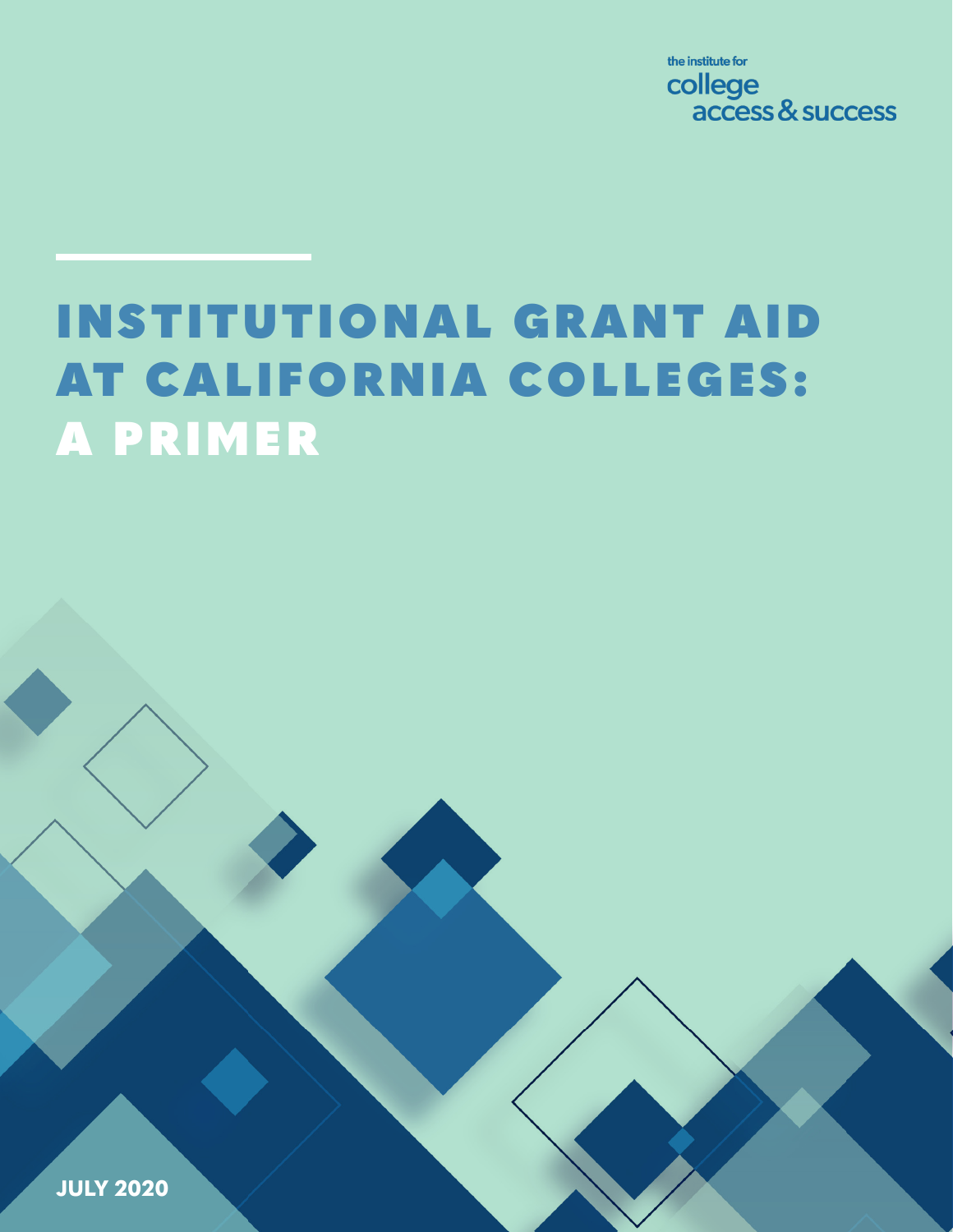# Acknowledgments

The Institute for College Access & Success is a trusted source of research, design, and advocacy for student-centered public policies that promote affordability, accountability, and equity in higher education. To learn more about TICAS, visit [ticas.org](http://ticas.org) and follow us on Twitter at [@TICAS\\_org](https://twitter.com/TICAS_org).

This report was researched and written by Lindsay Ahlman, with support from Debbie Cochrane.

We are grateful to our foundation partners and individual donors for making TICAS' work possible, including College Futures Foundation, the Bill & Melinda Gates Foundation, and The Rosalinde and Arthur Gilbert Foundation which provided support for this work. The views expressed in this paper are solely those of TICAS and do not necessarily reflect the views of our funders.

We also thank Shawn Brick of the University of California, Dean Kulju of California State University, and David O'Brien of the California Community College Chancellor's Office who provided helpful information and feedback for this project.

This report can be reproduced, with attribution, within the terms of this Creative Commons license: [creativecommons.org/licenses/by-nc-nd/3.0/](http://creativecommons.org/licenses/by-nc-nd/3.0/).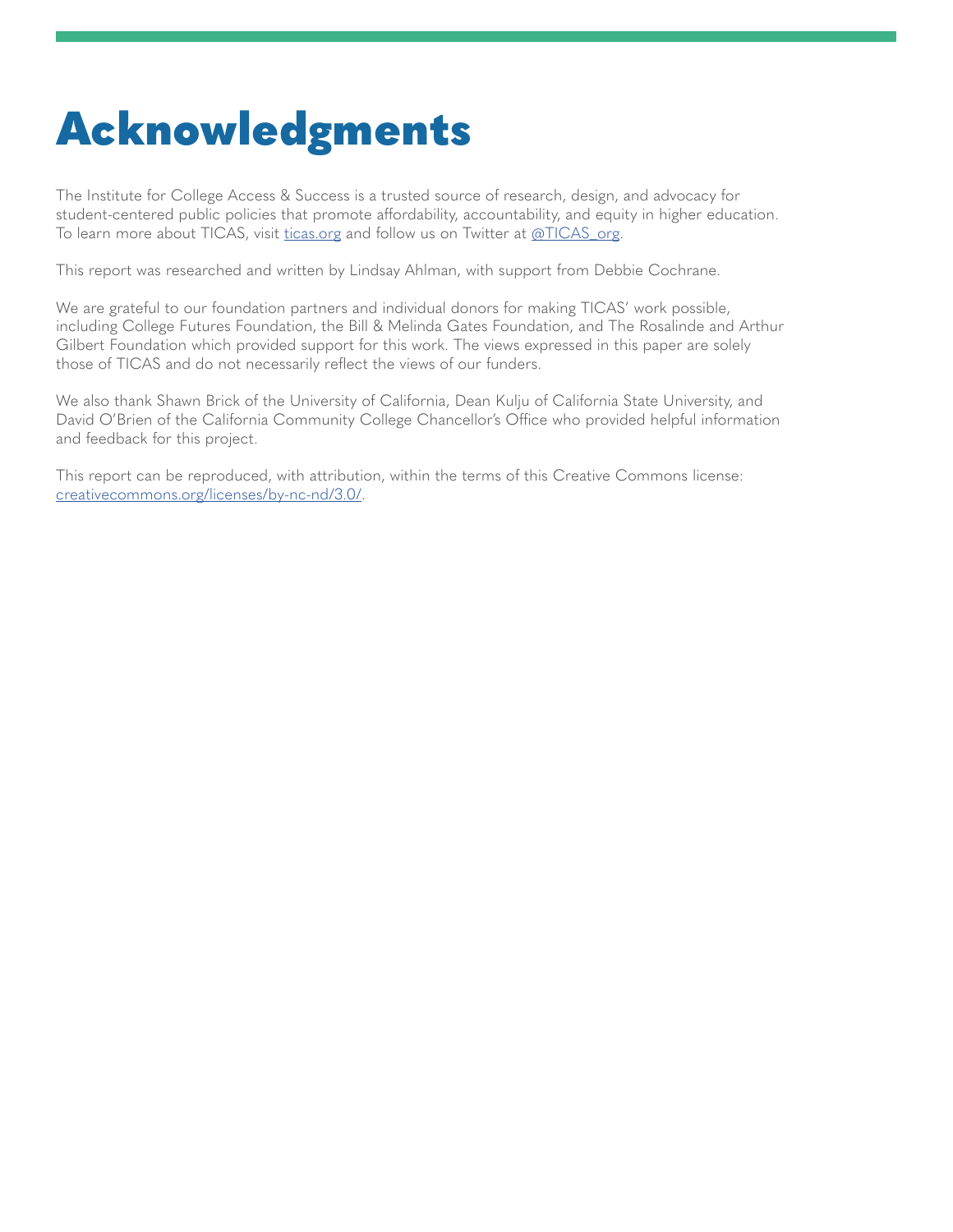| <b>Table of Contents</b>                                       |   |  |  |  |
|----------------------------------------------------------------|---|--|--|--|
| <b>INTRODUCTION</b>                                            | 4 |  |  |  |
| <b>CALIFORNIA STATE UNIVERSITY (CSU)</b>                       |   |  |  |  |
| <b>INSTITUTIONAL AID AT CSU</b>                                |   |  |  |  |
| <b>CSU'S STATE UNIVERSITY GRANT PROGRAM</b>                    |   |  |  |  |
| <b>COLLEGE AFFORDABILITY</b>                                   |   |  |  |  |
| <b>UNIVERSITY OF CALIFORNIA (UC)</b>                           | 6 |  |  |  |
| <b>INSTITUTIONAL AID AT UC</b>                                 |   |  |  |  |
| <b>THE UC GRANT</b>                                            |   |  |  |  |
| <b>COLLEGE AFFORDABILITY</b>                                   |   |  |  |  |
| <b>BOX: INSTITUTIONAL AID AT CALIFORNIA COMMUNITY COLLEGES</b> | 8 |  |  |  |
| <b>PRIVATE NONPROFITS</b>                                      | 8 |  |  |  |
| <b>CONCLUSION</b>                                              | 9 |  |  |  |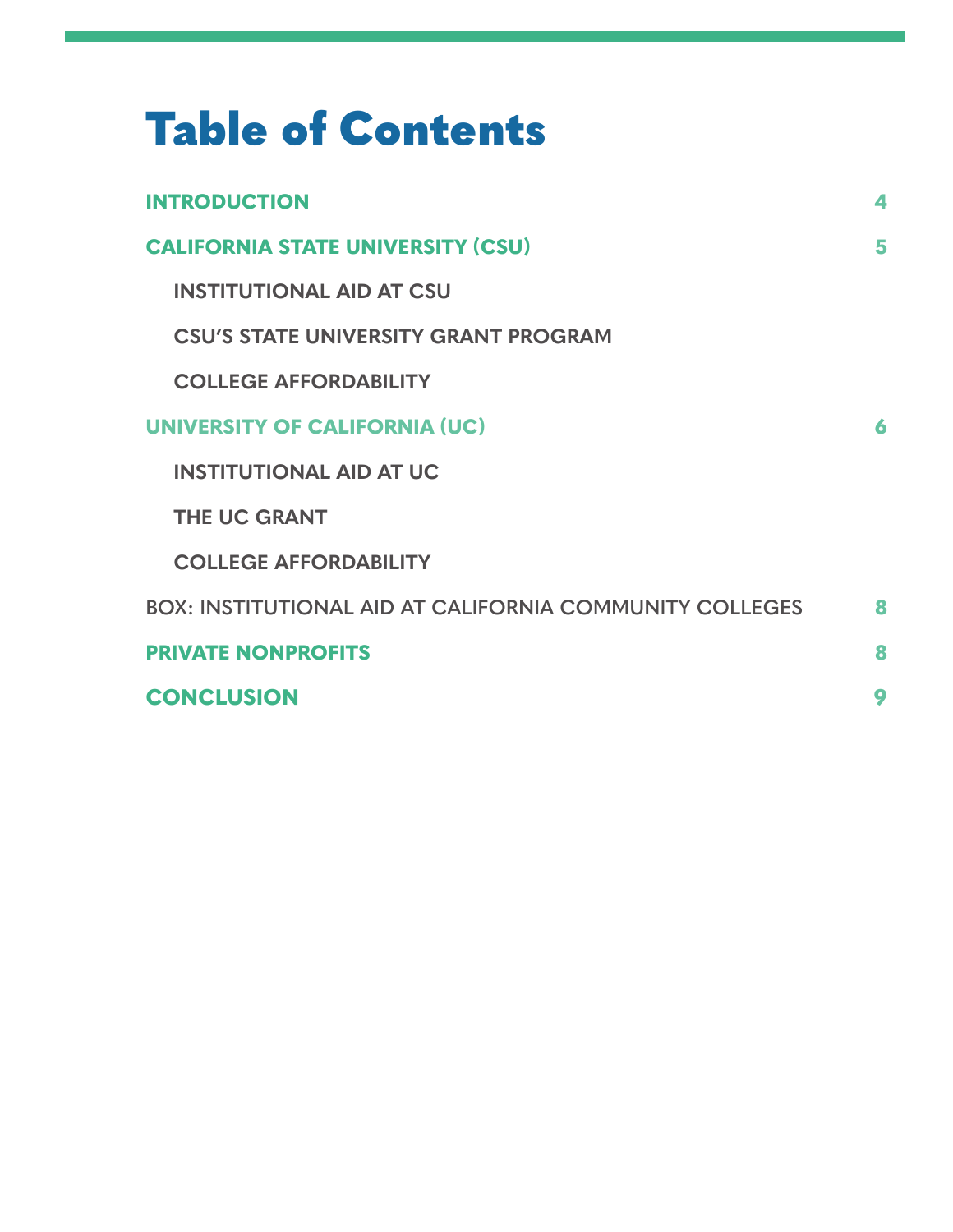## <span id="page-3-0"></span>**Introduction**

Millions of college students, across the nation and in California, benefit from financial aid that reduces the amount students and families must pay for tuition and fees, supplies, and living expenses like food, housing, and transportation while enrolled. Grants and scholarships – together, often referred to as gift aid because they do not need be repaid – can come from a number of sources and be awarded on the basis of students' financial need or other factors. The federal Pell Grant is the largest single grant program in the country, with \$28 billion awarded in 2018-19 to students with significant financial need. Most states also operate their own grant programs, many of which are small, which collectively awarded nearly \$12 billion in 2018-19. Colleges themselves awarded nearly \$65 billion in institutional aid in 2018-19, dwarfing the amounts provided by the federal government or states.<sup>1</sup>

In California, concerns about college costs and affordability have in recent years expanded into debates about how to reform the state's Cal Grant program. Awarding \$2.1 billion in 2018-19, the Cal Grant program is the largest state grant program in the nation and is available to low- and middle-income students who meet certain eligibility criteria.<sup>[2](#page-11-0)</sup> Students, advocates, and policymakers working to increase college affordability in California have traditionally focused the bulk of their efforts on strengthening the Cal Grant program and, just prior to the economic fallout from the COVID-19 pandemic, major reform was moving forward.

Institutional grant aid is a significant source of financial aid that helps reduce California students' financial barriers to college, yet it is relatively less understood than the state Cal Grant program. Decisions about allocating institutional aid funds reflect a number of different factors, including the types of resources colleges have at their disposal as well as their commitment to providing educational opportunity to lowand middle-income students. In so much as colleges have flexibility to distribute their own grant funds, institutional aid programs play a unique role in supporting individual colleges' enrollment and completion goals, and also interact with differential reliance on tuition revenue as a source of core operating revenue. Ultimately, colleges' decisions about how to distribute available institutional aid resources have long been and will remain an important factor in determining the future of college affordability in the state.

This report sheds light on the role institutional grants play in supplementing federal and state aid to support affordable and equitable college opportunity in California, highlighting the scale and diversity of these programs in the state's public and private nonprofit colleges. California's public college systems operate different programs with somewhat different goals, with different levels of resources available to support those goals. Colleges in the nonprofit private sector likewise have a range of resources at their disposal, but with decisions about goals and spending set by each institution. Available data show they take a wide range of approaches to distributing available funds among students.

We use the most recent available public data, which reflect pre-pandemic funding and enrollment levels, to explore for each type of college:

- The amount of institutional aid colleges allocate to students with financial need, versus those without need for financial aid. By prioritizing available institutional aid funds to students with financial need, colleges can play a powerful role in supporting broader efforts to realize economic and racial equity in higher education and beyond.
- The share of undergraduate students receiving federal Pell Grants, the vast majority of whom have incomes under \$40,000, which is a marker of accessibility for low-income students[.3](#page-11-0)
- The net price for low-income students. Net prices represent the total cost of college remaining after federal, state, institutional, and independent sources of grant and scholarship aid. Because institutional grant aid directly reduces a student's net price, schools allocating more aid towards low-income students will have lower net prices for lower-income students.
- Levels of debt that college graduates leave school with. While borrowing to cover the cost of college pays off for many students, research consistently identifies more burdensome levels of work and debt among lower income students, and disproportionately high levels of debt and repayment hardship for students of color, Black students in particular.[4](#page-11-0)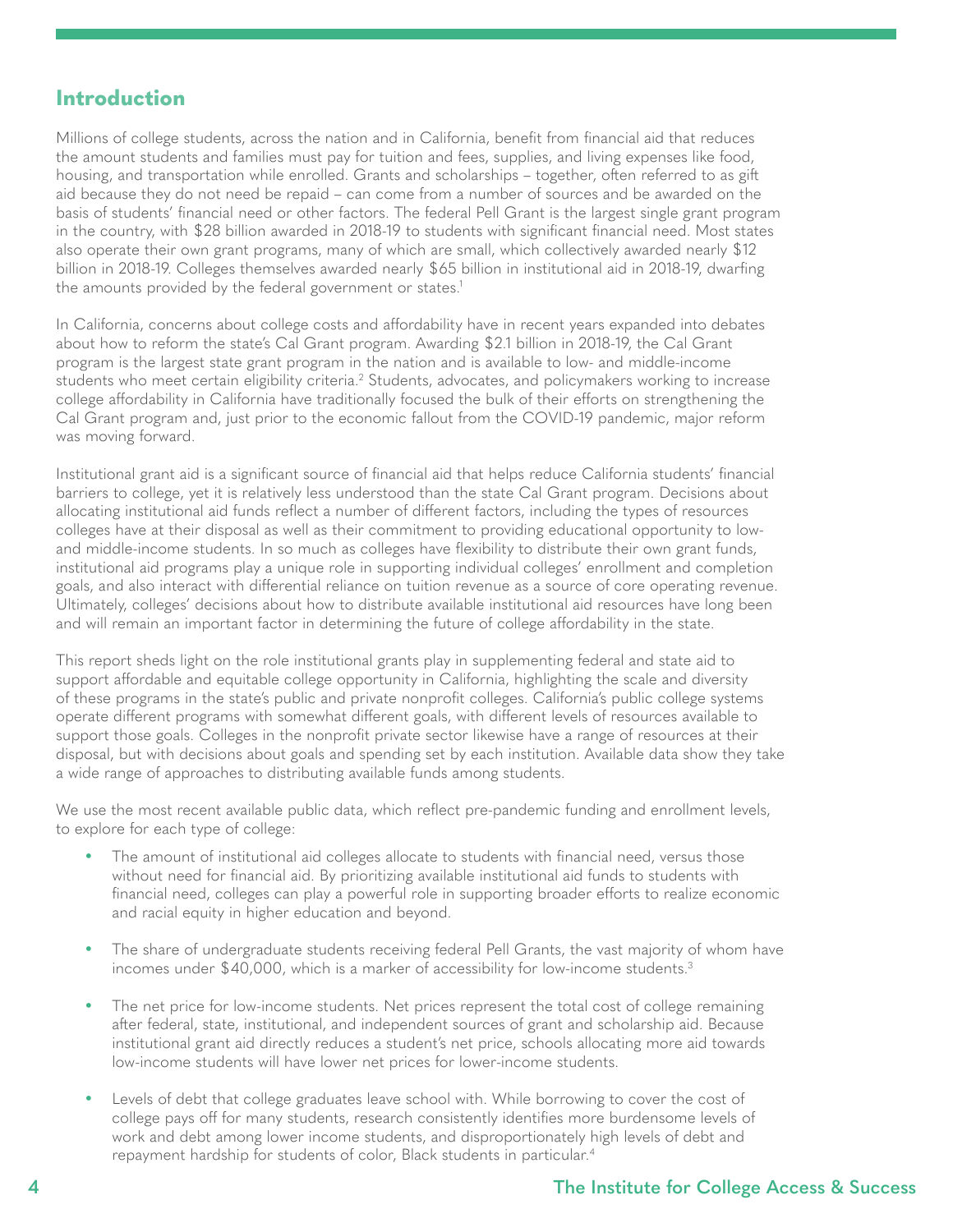<span id="page-4-0"></span>As the state and colleges navigate the economic crisis wrought by the pandemic, work to ensure reliable and equitable pathways to economic mobility through higher education remains critical. While families, schools, and the state budget face uncertain financial futures, these data offer a baseline that illustrates the important role institutional aid plays in reducing financial barriers to college.

## Institutional Aid at For-Profit Colleges

For-profit institutions, which serve eight percent of the state's students enrolled in a four-year college, are not covered in this report because just one for-profit institution (The Academy of Art) voluntarily reported the data needed. That institutional aid spending priorities in the sector remain almost exclusively out of reach is all the more concerning in light of nationally representative survey data showing that over a third of students, nationally and in California, enrolled in four-year for-profit colleges receive institutional grants.

Source: TICAS calculations on data from the U.S. Department of Education, National Postsecondary Student Aid Study, 2015-16.

## **California State University (CSU)**

#### **Institutional Aid at CSU**

The California State University (CSU) System, consisting of 23 campuses across the state, distributes over \$746.8 million dollars in undergraduate grants and scholarships each year – an amount of institutional gift aid that is roughly equivalent to what CSU students collectively receive in state (Cal Grant) grant aid.<sup>[5](#page-11-0)</sup> The vast majority of this aid (81%) is distributed through the need-based State University Grant (SUG) program.<sup>6</sup>

The CSU also operates a number of other smaller institutional aid programs, including about \$65.5 million (9% of gift aid spending) in non-athletic scholarships for about 29,000 students and \$53.4 million (7%) in athletic scholarships and grants for about 5,000 students[.7](#page-11-0) Across all programs, CSU reports spending \$75 million in gift aid received by about 24,500 students for reasons other than their



**Sources of Gift Aid for California** 

financial need (i.e., non-need-based). $^8$  $^8$  In total, 89 percent of all institutional gift aid is distributed based on need[.9](#page-11-0) Limited data from individual campus-level reporting of institutional aid spending suggest that some of the aid awarded for reasons other than financial need in fact support students with need.<sup>[10](#page-11-0)</sup>

#### **CSU's State University Grant Program**

The State University Grant (SUG) program was established through a general appropriation fund in the early 1980s, and since 1993 has been funded primarily through a dedication of one-third of the new revenue generated from tuition increases.

The SUG program aims to ensure that low-income students have systemwide tuition charges covered by state or institutional financial aid. It is directed at students not receiving Cal Grants or other waivers designated for payment of systemwide tuition, with a focus on students with expected family contributions (EFCs) up to about \$4,000. While uncommon, major changes to the SUG program are approved by the CSU Board of Trustees. In 2012, Trustees limited SUG awards to statewide tuition charges. Beginning in 2019, campuses may provide SUG awards that also cover up to half of mandatory campus-based fees.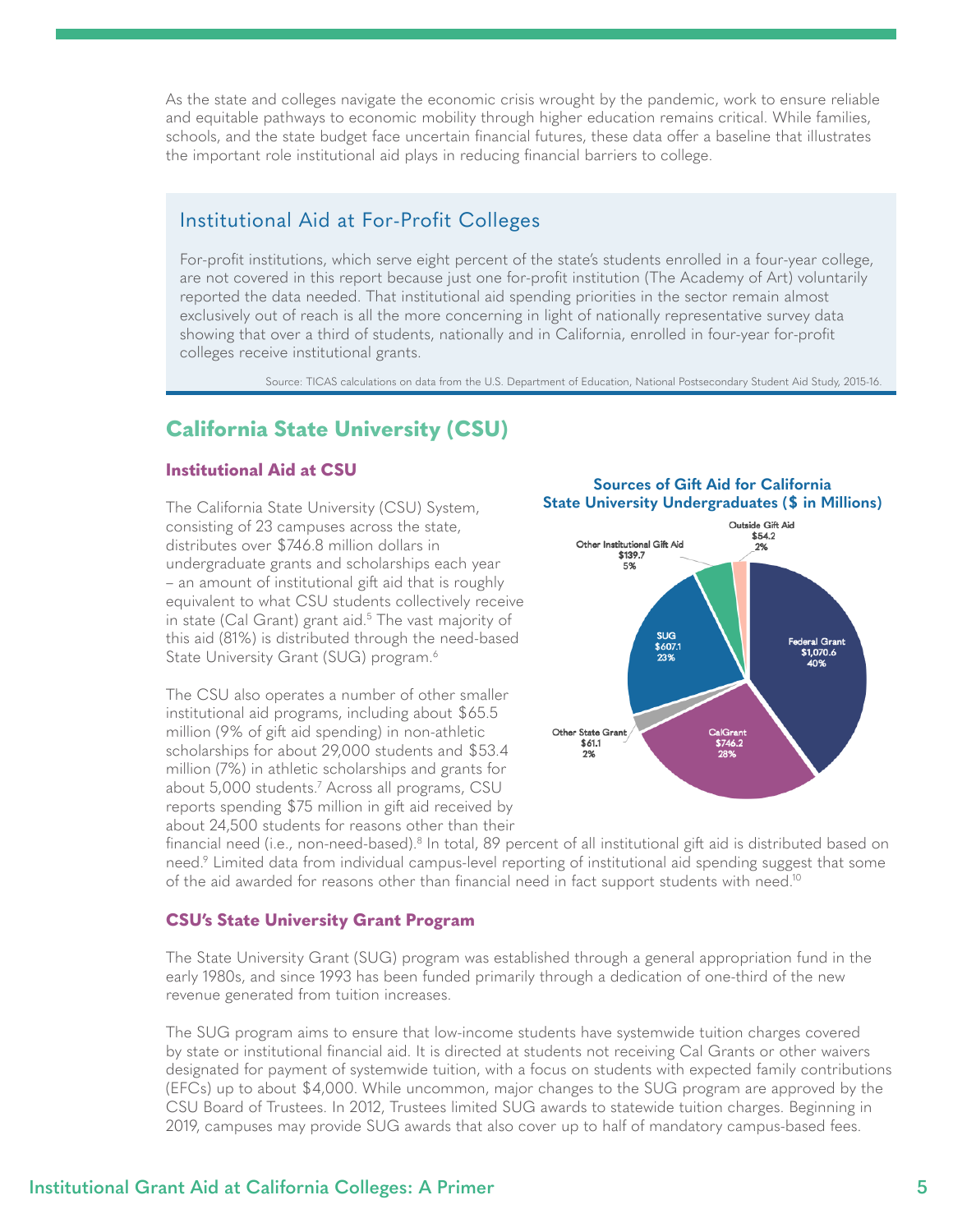<span id="page-5-0"></span>Subject to financial need, all California residents (including Dream applicants) enrolled in an undergraduate, postbaccalaureate, or graduate program at a CSU campus are eligible to receive the SUG award. Outside of these priority criteria, awarding decisions can vary across campuses.

In the 2018-19 school year, nearly 125,000 undergraduates received an average of nearly \$4,900 through the SUG program.<sup>11</sup> Available reports cannot shed light on the demographics of SUG recipients specifically, but do show that 43 percent of dependent undergraduate students receiving any institutional aid (including athletic and other non-need based programs) had an average EFC of zero. A total of 83 percent had an average EFC that would be eligible for a Federal Pell Grant.<sup>[12](#page-11-0)</sup>

Not all priority students are awarded a SUG, as receipt is subject to funding availability. According to CSU representatives, among students prioritized for SUG, funding falls \$80-100 million short of being able to cover systemwide tuition charges remaining after state Cal Grant tuition awards and tuition waivers have been applied.<sup>13</sup>

In some cases, subject to campus determinations, students outside of the priority group may receive SUG awards. Available data suggest that over \$71.6 million dollars go to students with relatively higher EFCs (averaging about \$6,800 or more)[.14](#page-11-0)

### **College Affordability**

Over half (54%) of CSU students receive Pell Grants, which go to students with significant financial need.<sup>[15](#page-11-0)</sup>

CSU undergraduates typically face about \$10,800 in costs not covered by grants, scholarships, or the family's own available resources (unmet need).<sup>16</sup> The lowest income CSU students typically face net costs that are 40 percent of what the highest income students face  $(\$8,000$  compared to  $\$20,000$ ). At the same time, these lower net prices for the lowest income students represent a substantially higher share of available income than those for the highest income students (66% compared to 13%).17

Just under half (47%) of CSU graduates in 2019 left school with an average of about \$18,000 in debt[.18](#page-11-0) Underrepresented minority graduates at CSU are more likely to leave with debt, and the majority of graduates who borrow have very low incomes[.19](#page-11-0)

# **University of California (UC)**

### **Institutional Aid at UC**

The University of California (UC) System, including nine undergraduate-serving campuses across the state, distributes just over one billion dollars in undergraduate grants and scholarships each year – an amount of institutional gift aid that exceeds what UC students collectively receive in state (Cal Grant) gift aid[.20](#page-11-0) A total of 81 percent of UC institutional gift aid spending is distributed through the need-based UC Grant program.<sup>[21](#page-11-0)</sup>

The UC system also operates a number of other smaller institutional aid programs, including \$124.0 million in non-athletic fellowships and scholarships (making up 12% of gift aid spending) that serve 31,800 students, and about \$54.3 million (5% of gift aid spending) in athletic scholarships for about 2,700 students.[22](#page-11-0) [23](#page-11-0) Across all programs, UC

#### **Sources of Gift Aid for University of California Undergraduates (\$ in Millions)**



reports spending \$160.3 million in gift aid, received by about 31,600 students for reasons other than their financial need (non-need-based).[24](#page-11-0) In total, 85 percent of all institutional gift aid is awarded based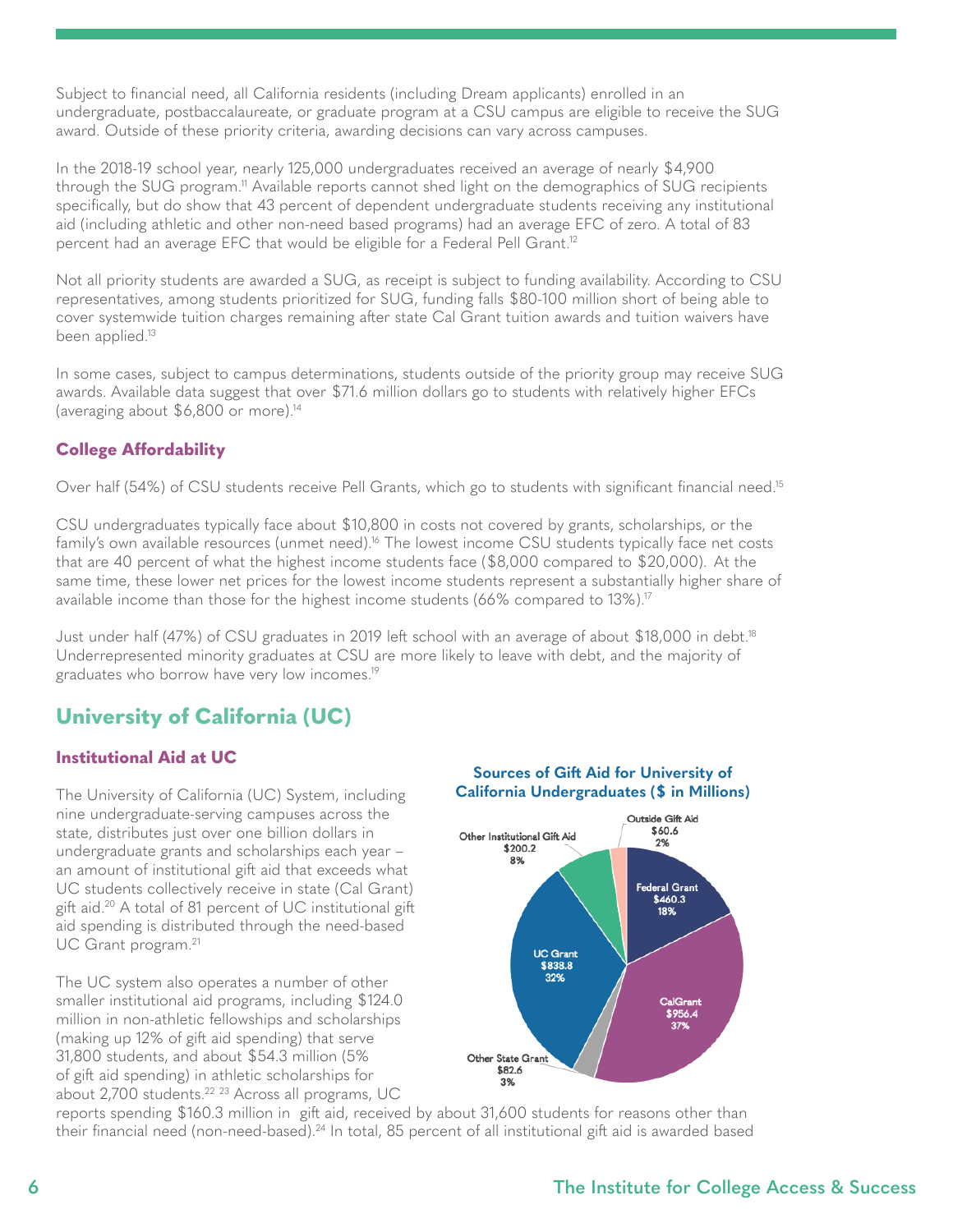<span id="page-6-0"></span>on need.[25](#page-12-0) Voluntary reporting by individual campuses suggests that the majority of the aid awarded for reasons other than financial need in fact support students with need.<sup>[26](#page-12-0)</sup>

#### **The UC Grant**

The UC's need-based grant aid program was established in the late 1960's and is funded through a set aside of one-third of new mandatory systemwide tuition and fee revenue. Dollars are allocated through a system-wide financial aid strategy, known as the Education Financing Model (EFM), that relies on equal contributions from students and/or families, state and federal government aid, and institutional aid.

Within the EFM framework, the UC grant program supplements other available grant and scholarship aid in order to ensure all students can cover total college costs (including non-tuition and fee costs) with an equal loan and work burden set at a level deemed manageable. In 2019-20, this "self-help" level was approximately \$10,000. The University's Blue and Gold Opportunity Plan, in which students with parent incomes of up to \$80,000 and financial need are guaranteed to receive grants covering mandatory systemwide fees, is embedded within the EFM framework.

California residents enrolled in an undergraduate program at any UC campus who demonstrate financial need in their FAFSA or CA Dream Act application, are broadly eligible for a UC grant under the EFM.<sup>27</sup> Because UC grants fill in gaps left by other financial aid programs, whether students receive a UC grant and the size of the award depends on how much of a gap remains, rather than having an EFC in a specified range.

In the 2018-19 award year, nearly 111,000 undergraduates received an average of about \$7,500 in UC need-based grant aid[.28](#page-12-0) Average UC grant awards are highest for independent students (for whom grants typically average nearly \$12,500)[.29](#page-12-0) While demographic data for UC grant recipients specifically are not available, public reports show that 38 percent of students receiving state or UC gift aid have an EFC of zero; nearly three-quarters have an EFC of \$5,000 or less.<sup>[30](#page-12-0)</sup>

Lower income UC students are much more likely to receive a UC Grant than their higher income peers. Between 83 and 85 percent of students from families earning \$63,000 or less received a UC grant in 2018-19, compared to 18 percent of those from families with incomes between \$155,000 and \$185,000 and three percent of students from families earning \$185,000 or more.<sup>[31](#page-12-0)</sup> At the same time, the lowest income recipients of a UC Grant tend to have smaller average UC grants than many of their higher income peers, a function of the UC Grant topping off other federal and state grant aid of which the lowest income students tend to receive more. Considering all forms of grant aid, amounts received decline as income goes up.

#### **College Affordability**

Thirty-eight percent of UC students receive Pell Grants.<sup>[32](#page-12-0)</sup>

Consistent with the EFM framework, UC undergraduate students typically face just over \$9,800 in costs not covered by grants, scholarships, or the family's own available resources (unmet need).<sup>33</sup> Net costs for UC students from families earning less than \$31,000 are just one-quarter the net cost for the highest income students (about \$8,900 compared to \$32,100).<sup>34</sup> At the same time, these much lower net prices for the lowest income groups represent a higher share of the total family income than for higher income groups (26% for the lowest income families, compared to between 16% and 18% for all other income groups)[.35](#page-12-0)

Reflecting the EFM goal of ensuring reasonable work and loan burdens for all students, the UC looks to typical debt levels of graduates as one measure of effectiveness of their institutional aid spending. Forty-six percent of UC graduates in 2019 left school with an average of \$18,400 in debt.<sup>[36](#page-12-0)</sup> In response to research showing that lower-income, Black, and Chicano/Latino UC undergraduates are significantly more likely than their higher income or White peers to graduate with debt, $37$  UC Regents are currently considering changes to the EFM to address these inequities.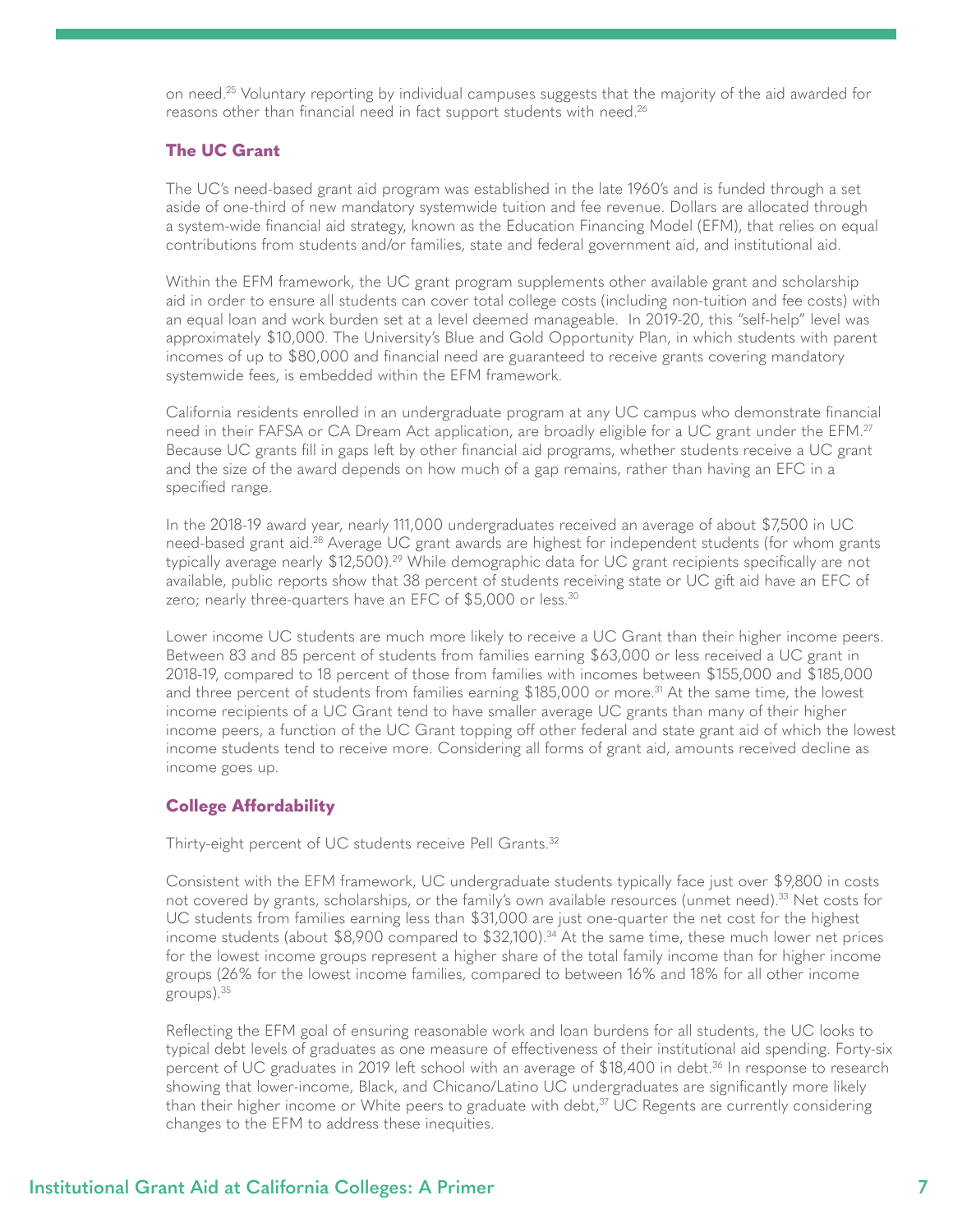# <span id="page-7-0"></span>**INSTITUTIONAL AID AT CALIFORNIA COMMUNITY COLLEGES**

The California College Promise Grant (CCPG), which is technically a tuition waiver program, is a critical source of financial support for California community college students. It was created in 1985, the first year tuition fees were charged, with the goal of covering tuition costs for students with financial need.<sup>38</sup> In 2018-19, over \$757.3 million dollars were distributed to nearly 945,200 students, who received an average of \$800.<sup>[39](#page-12-0)</sup> The vast majority (98%) of these funds were allocated to students on the basis of financial need or income standards.<sup>[40](#page-12-0)</sup>

While the CCPG is often considered an institutional grant program, it is actually a state aid program with eligibility terms and rules established by the state. Colleges administer the program but do not decide which students are eligible to receive awards or how much aid to allocate. Another key difference between CCPG and typical institutional grant programs is that they are the first form of financial aid allocated to eligible students (known as a "first dollar" program) whereas institutional aid programs typically fill in aid gaps left by federal and state programs (termed "last dollar" programs).

The lack of institutional aid at California community colleges is an issue of resources, not students' need for financial aid. California community colleges have by far the lowest tuition prices compared to UC and CSU campuses, but all college students face non-tuition costs like textbooks, transportation, food and housing. Disparities in state and institutional grant aid across the CSU, UC, and CCC systems, combined with the proportionally narrower disparities in total college costs, help explain why, in many regions in the state, net prices at community colleges exceed those of nearby CSU and UC campuses.<sup>[41](#page-12-0)</sup>

# **Private Nonprofits**

Unlike UC and CSU, the over 100 private, nonprofit colleges in the state do not comprise a unified system of schools with a shared set of goals. With different missions, sizes, and levels of resources available, there is no single goal or shared approach for allocating those resources. Also, unlike UC and CSU, private nonprofit colleges in California are not required by the state to report on how much they spend on financial aid or who receives it.

However, some data on institutional grant aid are available from surveys completed by the colleges. As part of completing the federally mandated IPEDS survey, colleges report total and average amounts of institutional grants for first-time full-time students, as well as the number and share of such students receiving institutional grant aid. As part of a separate, voluntary survey, some colleges also report their total levels of institutional grant spending and the extent to which those dollars are used to meet students' financial need.[42](#page-12-0)

Because many private nonprofit schools elect not to report these data, we do not have a comprehensive picture of how the sector spends its resources. For 2017-18 (the most recent year for which total institutional grant spending data are available), 66 nonprofit four-year colleges in the state, which collectively enroll over 54,600 undergraduates, do not report data on total institutional grant aid spending or how dollars are used.<sup>43</sup> Fourteen of these colleges enroll at least 1,000 students and several appear to allocate substantial institutional aid resources. For example, University of Redlands reported to IPEDS that 98 percent of first-time full-time students receive an institutional grant averaging over \$30,000, suggesting that the school's own resources greatly exceed what students receive from federal Pell Grants or state Cal Grants. However, no data are available to shed light on the share of institutional grants that are need based. The lowest income students face net costs of over \$21,500, a figure similar to what higher income students at the school face.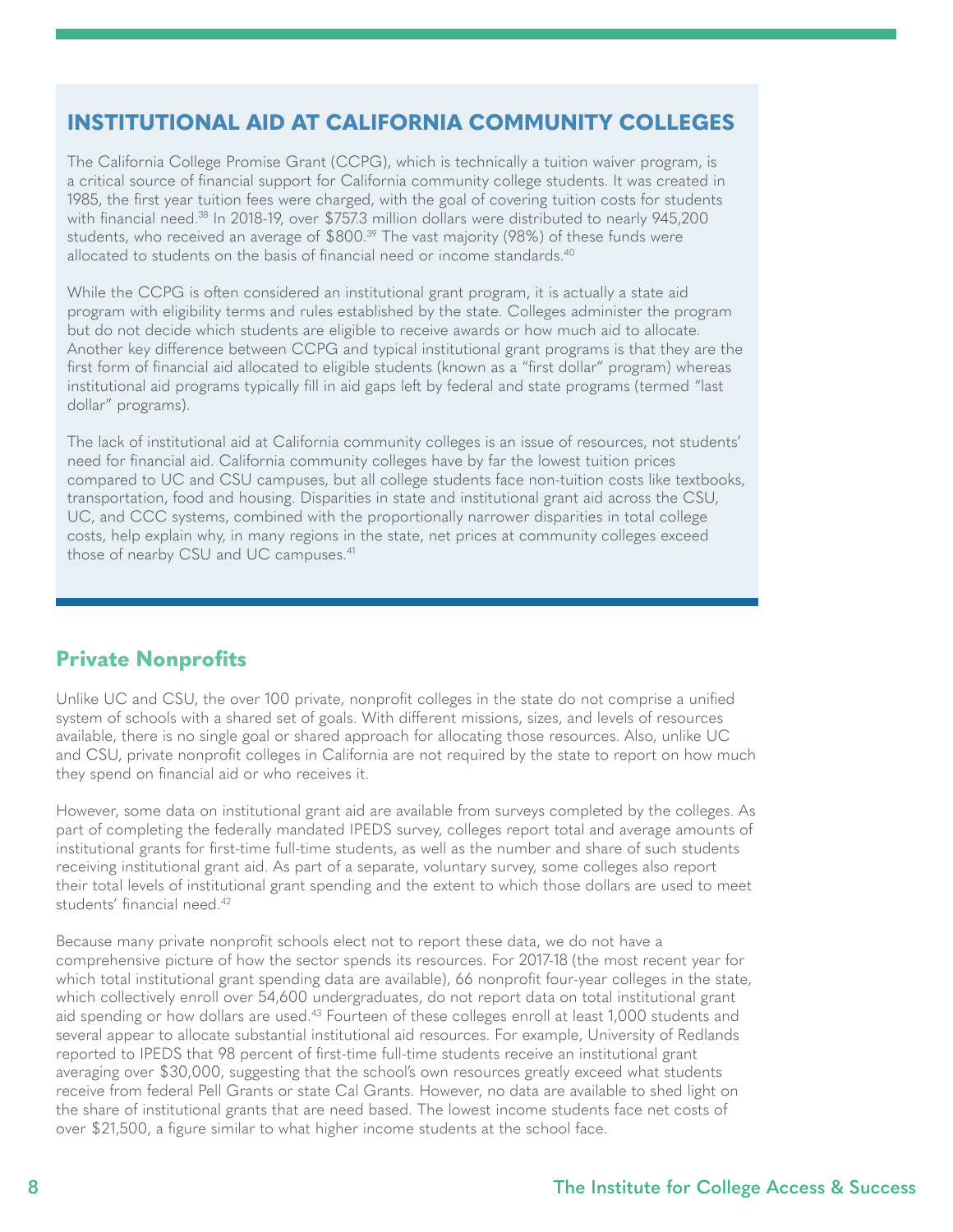<span id="page-8-0"></span>A total of 40 nonprofit four-year colleges in California, representing 69 percent of fall enrollment in the sector, reported total institutional aid spending data for 2017-18. These colleges collectively awarded \$1.7 billion in institutional grants, 83 percent of which covered students' financial need and 17 percent of which went to students in excess of need. Data from these schools shed light on the diversity of approaches colleges in the sector take in allocating institutional aid. (See Table on page 11.)

Colleges' endowments can provide a key source of funding for institutional aid, and while restrictions on endowment spending vary by college, nationwide about half of all endowment spending goes toward scholarships and aid programs.<sup>44</sup> As such, endowment levels impact the resources colleges have available to support students, and they vary widely among colleges.

Among California colleges, schools with the largest endowments (for example, Stanford University and Pomona College, where per-FTE endowments exceed \$1 million) use all or nearly all their institutional aid to cover students' financial need, providing the lowest income students with very low net prices, though they also enroll fewer of these students than the sector as a whole. California nonprofit schools with per-FTE endowments exceeding \$100k generally enroll fewer Pell Grant recipients than schools with fewer resources, and their graduates tend to leave school with less student debt.

At the same time, available data show colleges with similar endowment and spending levels making different decisions about how to allocate resources. For example, Pitzer College and Santa Clara University have similar per-FTE endowment levels (\$136,500 and \$123,800 respectively), and also enroll similar shares of Pell Grant recipients (14% and 10% respectively). While all of Pitzer's institutional grants go towards covering financial need, just 67 percent of Santa Clara's grants are need based. Average grant sizes for first-time full-time students at Pitzer exceed those at Santa Clara by \$11,000, and the lowest income students at Pitzer face significantly lower net prices than their peers at Santa Clara (\$5,800 compared to \$21,200). Graduates of Pitzer also leave with about \$11,000 less debt.

Some schools enroll higher shares of students with financial need, with more of their institutional grants going to these students compared to similarly resourced schools. For example, University of La Verne and Point Loma Nazarene both have endowment levels that are roughly one-tenth the levels at Pitzer College and Santa Clara University. University of La Verne enrolls a higher share of Pell Grant recipients (50% compared to Point Loma Nazarene's 19%) and a much higher share of its grants cover financial need (91% compared to Point Loma Nazarene's 73%). Furthermore, University of La Verne's typical institutional grant sizes are about \$6,500 more than those at Point Loma Nazarene, and the lowest income students face net costs that are about \$6,200 lower (\$20,600 compared to \$26,800).

To explore enrollment, endowment, institutional aid spending, net price, and student debt data for all California private nonprofit colleges enrolling at least 1,000 students, see Table on page 11. Visit [ticas.org](http://ticas.org) to download these data, along with additional variables.

## **Conclusion**

By supplementing federal and state grant aid sources, institutional grant programs can play a critical role in helping students meet the costs of college in California. And through their decisions about how to allocate their institutional aid dollars, colleges themselves have the power to support equitable access to affordable higher education.

The California State University and University of California systems both operate a unified institutional grant program, each with different goals. Both systems aim to prioritize support for students facing the biggest financial hurdles in meeting college costs, and they do so with significantly different levels of resources at their disposal. Resources available to CSU support a program focus on helping students meet tuition prices, and those available to UC support helping students meet both tuition and non-tuition costs to bring total college costs within reach. Colleges in the private nonprofit sector independently operate their own institutional aid programs; they too have a range of resources available to support students and make choices in how to prioritize the allocation of those resources. While limited, available data on how private nonprofit colleges allocate their aid demonstrate the range of approaches they opt to take, even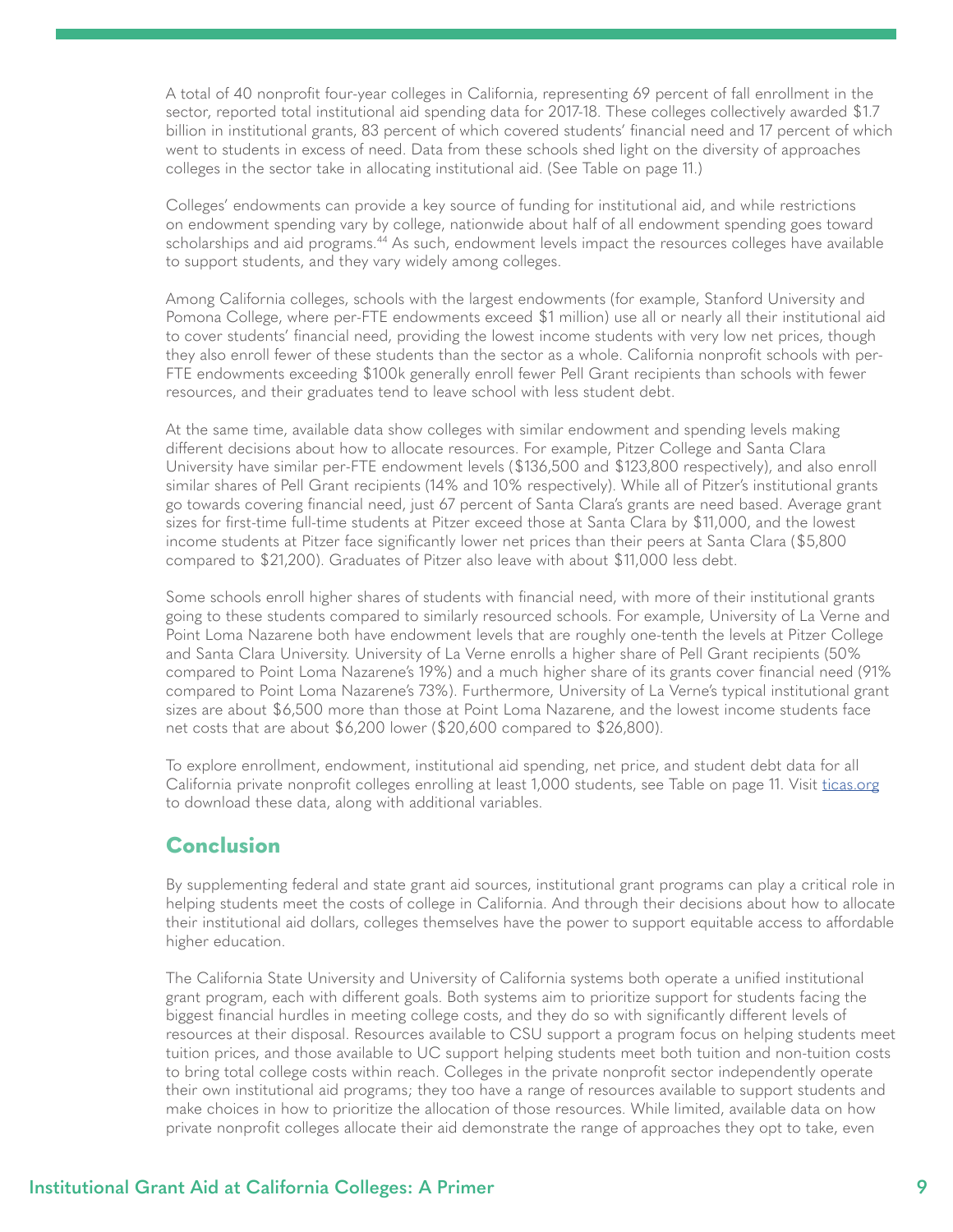among those with similar resource levels. With one exception in the most recent year, California's fouryear for-profit colleges do not report how they allocate institutional grant aid.

The economic fallout from the COVID-19 pandemic puts sizeable new state investments out of immediate reach, and also makes affordable pathways to higher education more necessary than ever to ensure secure economic futures for millions of Californians and the state itself. While institutional aid may be relatively less understood than the Cal Grant program, it is no less important for students who receive it, and decisions colleges make about how to spend their available aid resources directly impact the ability of students to cover the cost of college.

As state policymakers continue to work to protect and strengthen the Cal Grant program in this new economic environment, they would be right to seek assurances from colleges that they are likewise committed to an effective partnership in bringing college costs within reach. Ongoing information gaps in statewide institutional grant aid spending must be closed with more consistent and transparent communication to the state from all colleges. To that end, state policymakers should require all colleges to report on key aspects of institutional aid spending and priorities, in a manner that is consistent, transparent, and allows for comparisons across sectors and colleges. Reports should include, at minimum, total spending and the share of that spending that covers students' financial need.

All colleges can, as a first step, ensure they are leveraging their own data to identify which groups of students face the highest net costs, and carry the heaviest work and debt burdens. Such analyses should be paired with assessments of the degree to which these students may be better supported with available institutional aid. That students' financial needs will only be made worse from the current public health and economic crises underscores the need to effectively leverage all possible resources to help the state's students meet college costs, prioritizing affordable college pathways for the low-income students and students of color who continue to face disproportionate cost burdens.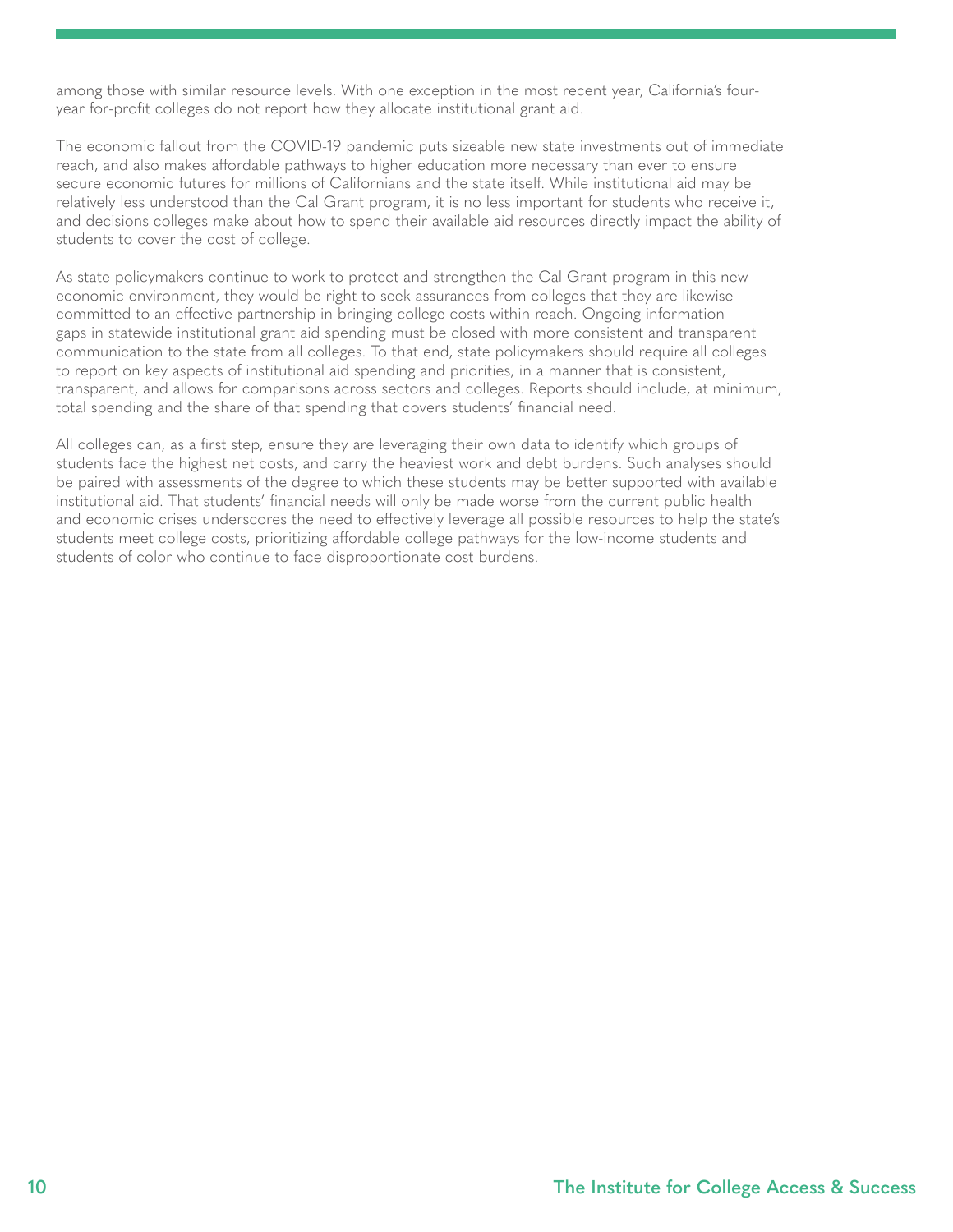Table sources: Undergraduate Fall enrollment, per-FTE endowment (year end, inclusive of both graduate and undergraduate students), share of first-time full-time undergraduates receiving institutional grants, average instit students receiving Pell Grants, and average net price for Title IV aid recipients from families with income \$30,000 or less come from IPEDS. Total institutional grant spending and share of institutional grants that cover s Undergraduate Financial Aid and Undergraduate Databases, copyright 2019 Peterson's LLC. All rights reserved. All data refer to the 2017-18 school year.

| College name                               | Undergraduate<br>enrollment | Per-FTE       | Institutional Grant Aid (Undergraduates) |                                            |                                                |                                                    | College Affordability                           |                                               |                             |                              |
|--------------------------------------------|-----------------------------|---------------|------------------------------------------|--------------------------------------------|------------------------------------------------|----------------------------------------------------|-------------------------------------------------|-----------------------------------------------|-----------------------------|------------------------------|
|                                            |                             | endowment     | Total<br>spending                        | % of incoming students<br>receiving grants | Average grant received<br>by incoming students | % of grant \$ covering<br>students' financial need | % of entering students<br>receiving Pell Grants | Average net price for low-<br>income students | % of graduates with<br>debt | Average debt of<br>graduates |
| Art Center College of Design               | 2,005                       | \$37,363      |                                          | 55%                                        | \$15,912                                       |                                                    | 26%                                             | \$36,451                                      |                             |                              |
| Azusa Pacific University                   | 5,671                       | \$9,505       |                                          | 97%                                        | \$18,328                                       |                                                    | 33%                                             | \$13,786                                      | 61%                         | \$24,867                     |
| <b>Biola University</b>                    | 4,048                       | \$31,023      | \$45,768,386                             | 99%                                        | \$17,195                                       | 71%                                                | 30%                                             | \$24,865                                      | 66%                         | \$34,687                     |
| <b>Brandman University</b>                 | 3,677                       | $\mathcal{P}$ |                                          | 20%                                        | \$600                                          |                                                    | 60%                                             | \$27,344                                      |                             |                              |
| California Baptist University              | 7,414                       | \$5,541       | \$51,524,785                             | 94%                                        | \$15,184                                       | 93%                                                | 41%                                             | \$17,412                                      | 74%                         | \$39,544                     |
| California College of the Arts             | 1,486                       | \$16,925      | \$20,233,939                             | 91%                                        | \$21,468                                       | 74%                                                | 26%                                             | \$27,57                                       | 58%                         | \$33,190                     |
| California Lutheran University             | 2,963                       | \$26,044      | \$65,976,754                             | 96%                                        | \$22,507                                       | 81%                                                | 30%                                             | \$20,603                                      |                             |                              |
| Chapman University                         | 7,020                       | \$42,332      | \$118,364,425                            | 84%                                        | \$24,859                                       | 94%                                                | 19%                                             | \$33,301                                      | 55%                         | \$28,374                     |
| Claremont McKenna College                  | 1,338                       | \$616,007     | \$22,889,013                             | 51%                                        | \$41,905                                       | 95%                                                | 19%                                             | \$10,542                                      | 34%                         | \$19,355                     |
| Concordia University-Irvine                | 1,853                       | \$5,888       | \$17,274,763                             | 100%                                       | \$17,799                                       | 73%                                                | 30%                                             | \$22,489                                      | 72%                         | \$31,516                     |
| Dominican University of California         | 1,302                       | \$22,102      | \$21,576,742                             | 98%                                        | \$24,487                                       | 80%                                                | 24%                                             | \$26,544                                      | 68%                         | \$52,558                     |
| Fresno Pacific University                  | 2,803                       | \$4,556       |                                          | 97%                                        | \$14,665                                       |                                                    | 46%                                             | \$19,291                                      |                             |                              |
| La Sierra University                       | 2,029                       | \$9,806       |                                          | 87%                                        | \$14,800                                       |                                                    | 49%                                             | \$18,814                                      |                             |                              |
| Loma Linda University                      | 1,183                       | \$88,565      |                                          |                                            |                                                |                                                    |                                                 |                                               |                             |                              |
| Los Angeles Pacific University             | 1,939                       | \$0           |                                          | 0%                                         |                                                |                                                    | 76%                                             | \$20,101                                      |                             |                              |
| Loyola Marymount University                | 6,391                       | \$56,649      | \$75,145,633                             | 87%                                        | \$18,628                                       | 72%                                                | 14%                                             | \$30,629                                      | 52%                         | \$32,262                     |
| Mount Saint Mary's University              | 2,602                       | \$52,963      | \$33,981,702                             | 99%                                        | \$18,280                                       | 90%                                                | 66%                                             | \$26,468                                      | 89%                         | \$30,120                     |
| National University                        | 7,877                       | \$46,970      |                                          | 0%                                         |                                                |                                                    | 0%                                              |                                               | 74%                         | \$52,986                     |
| Occidental College                         | 1,972                       | \$207,966     | \$45,028,205                             | 73%                                        | \$31,591                                       | 89%                                                | 16%                                             | \$13,577                                      | 55%                         | \$32,055                     |
| Otis College of Art and Design             | 1,062                       | \$16,014      |                                          | 75%                                        | \$14,074                                       |                                                    | 35%                                             | \$38,075                                      |                             |                              |
| Pacific Union College                      | 1,226                       | \$25,282      |                                          | 100%                                       | \$14,332                                       |                                                    | 42%                                             | \$17,428                                      |                             |                              |
| Pepperdine University                      | 3,604                       | \$114,608     | \$65,144,241                             | 91%                                        | \$27,337                                       | 76%                                                | 18%                                             | \$26,862                                      |                             |                              |
| Pitzer College                             | 1,074                       | \$136,549     | \$17,055,820                             | 43%                                        | \$36,891                                       | 100%                                               | 14%                                             | \$5,843                                       | 40%                         | \$17,848                     |
| Point Loma Nazarene University             | 3,100                       | \$15,035      | \$24,440,978                             | 89%                                        | \$14,418                                       | 73%                                                | 19%                                             | \$26,832                                      | 69%                         | \$34,653                     |
| Pomona College                             | 1,599                       | \$1,300,748   | \$46,321,640                             | 58%                                        | \$49,268                                       | 100%                                               | 23%                                             | \$4,916                                       | 30%                         | \$17,303                     |
| Saint Mary's College of California         | 2,777                       | \$45,829      |                                          | 99%                                        | \$26,658                                       |                                                    | 24%                                             | \$28,858                                      | 85%                         | \$30,583                     |
| Santa Clara University                     | 5,499                       | \$123,783     | \$83,153,288                             | 72%                                        | \$25,905                                       | 67%                                                | 10%                                             | \$21,208                                      | 42%                         | \$28,808                     |
| Scripps College                            | 1,065                       | \$341,552     | \$17,899,095                             | 63%                                        | \$30,110                                       | 80%                                                | 10%                                             | \$12,663                                      | 34%                         | \$17,756                     |
| Stanford University                        | 7,064                       | \$1,496,715   | \$152,894,738                            | 54%                                        | \$49,265                                       | 99%                                                | 16%                                             | \$1,226                                       | 19%                         | \$21,348                     |
| The Master's University and Seminary       | 1,344                       | \$14,147      |                                          | 95%                                        | \$16,260                                       |                                                    | 31%                                             | \$23,986                                      |                             |                              |
| University of La Verne                     | 5,168                       | \$14,929      | \$49,265,327                             | 97%                                        | \$20,894                                       | 91%                                                | 50%                                             | \$20,618                                      | 79%                         | \$33,384                     |
| University of Redlands                     | 3,130                       | \$36,032      |                                          | 98%                                        | \$31,030                                       |                                                    | 37%                                             | \$21,527                                      |                             |                              |
| University of San Diego                    | 5,774                       | \$61,165      | \$81,136,966                             | 84%                                        | \$26,738                                       | 75%                                                | 17%                                             | \$21,868                                      | 49%                         | \$31,264                     |
| University of San Francisco                | 6,845                       | \$37,059      | \$100,121,433                            | 83%                                        | \$26,031                                       | 83%                                                | 33%                                             | \$22,576                                      | 52%                         | \$33,475                     |
| University of Southern California          | 19,170                      | \$138,068     | \$313,021,412                            | 63%                                        | \$33,080                                       | 77%                                                | 18%                                             | \$15,210                                      | 35%                         | \$28,228                     |
| University of the Pacific                  | 3,548                       | \$63,415      | \$58,025,503                             | 98%                                        | \$25,566                                       | 86%                                                | 38%                                             | \$19,790                                      | 62%                         | \$30,586                     |
| University of the People                   | 1,632                       | \$0           |                                          | 95%                                        | \$927                                          |                                                    | 0%                                              |                                               |                             |                              |
| Vanguard University of Southern California | 1,840                       | \$3,032       | \$20,584,048                             | 99%                                        | \$17,818                                       | 95%                                                | 54%                                             | \$18,058                                      | 76%                         | \$24,840                     |
| Westmont College                           | 1,300                       | \$58,699      | \$24,743,437                             | 100%                                       | \$26,402                                       | 76%                                                | 19%                                             | \$22,083                                      | 67%                         | \$35,362                     |
| Whittier College                           | 1,681                       | \$62,565      | \$39,038,936                             | 96%                                        | \$25,548                                       | 62%                                                | 40%                                             | \$19,324                                      | 77%                         | \$32,167                     |
| William Jessup University                  | 1,204                       | \$2,029       | \$10,320,863                             | 95%                                        | \$16,352                                       | 85%                                                | 39%                                             | \$16,131                                      | 77%                         | \$28,686                     |
| <b>Woodbury University</b>                 | 1,024                       | \$19,713      | \$9,901,955                              | 92%                                        | \$16,633                                       | 87%                                                | 53%                                             | \$22,509                                      | 58%                         | \$34,285                     |

! College did not report the data

\* College has no or too few students in this category to report the data

## **TABLE: Enrollment, Endowment, Institutional Grant Aid, and College Affordability at Four-Year Private Nonprofit Colleges, 2017-18 (colleges listed in alphabetical order)**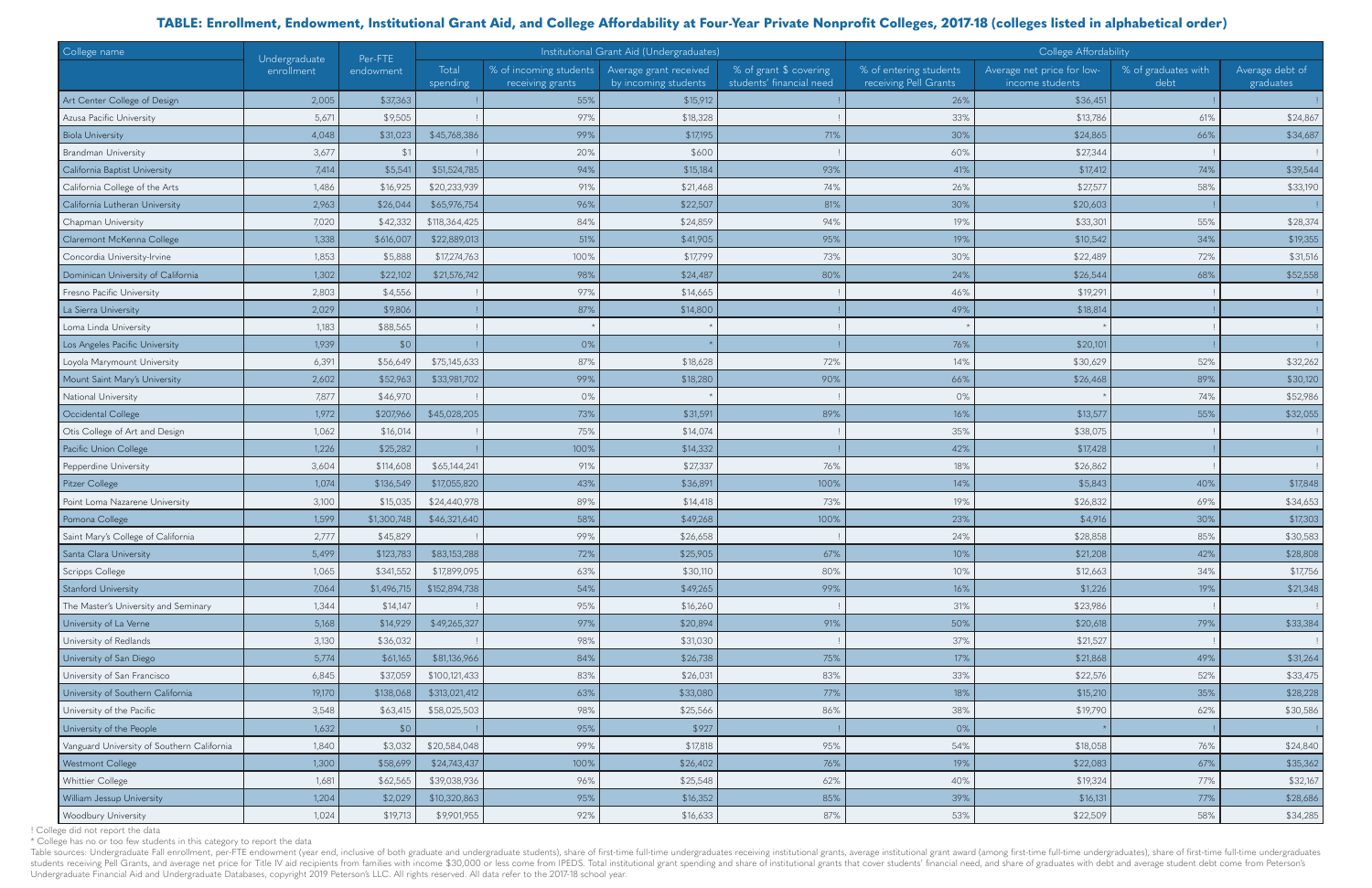## <span id="page-11-0"></span>**Endnotes**

1. College Board, *Trends in Student Aid* 2019.<https://bit.ly/30kFHTk>.

[2](#page-3-0). California Student Aid Commission. 2018-19 Cal Grant Offered Awardees, Paid Recipients and Dollars Paid by California Legislative District. <https://bit.ly/2CBgYSj>.

[3](#page-3-0). The Institute for College Access & Success (TICAS). May 2020. *Pell Grants Help Keep College Affordable for Millions of Americans*. [https://bit.ly/2WG3agt.](https://bit.ly/2WG3agt)

[4.](#page-3-0) See for example, The Institute for College Access & Success (TICAS). April, 2019. *Quick Facts about Student Debt*. <https://bit.ly/396vLk7>; The Institute for College Access & Success (TICAS). April, 2018. *Students at the Greatest Risk of Loan Default*. <https://bit.ly/2B0Vqy0>; and Georgetown University Center on Education and the Workforce. 2018. *Balancing Work and Learning: Implications for Low-Income Students*,<https://bit.ly/2C53kXT>.

[5](#page-4-0). Unless otherwise indicated, all CSU data come from the system's 2018-19 public report to the state Legislature, CSU Report: *2018-19 Institutional Financial Aid Programs and the California State University*. ("CSU Report") March 30, 2020. <https://bit.ly/2C6oULt>. Grant and Scholarship spending comes from Table 1.1 of CSU Report, Cal Grant spending comes from table on page 4.

[6.](#page-4-0) Table 1.1. SUG dollars as a share of Institutional Grants and Scholarship dollars.

[7](#page-4-0). 14,500 CSU students also receive about \$62 million in tuition waivers, most of which are mandated by statute without funding provided to the CSU. Table 1.1.

[8](#page-4-0). Table on page 8.

[9](#page-4-0). Table on page 8 – Aggregate institutional need-based gift aid as a share of the sum of aggregate need-based and non-need-based gift aid.

[10.](#page-4-0) Voluntarily reported figures from individual campuses come from an annual survey of colleges conducted by Peterson's LLC. Twelve of the 23 CSU campuses reported 2017-18 need-based and non-need-based institutional aid spending to Peterson's. In this survey, any institutional aid amounts that are used to meet financial need are reported as need-based aid, regardless of whether the awarding of that aid is based on financial need. Per communications with CSU representatives, this classification of need-based aid differs from the CSU's own classifications reported to the State, which are based on the criteria of the award.

[11.](#page-5-0) Average calculated from data in Table 1.1.

[12](#page-5-0). Table on page 5; maximum EFC for any Pell in 2018-19 was 5,486.

[13](#page-5-0). Communication with CSU Chancellor's office staff.

[14](#page-5-0). Table on page 5.

[15](#page-5-0). Communication with CSU Chancellor's office staff.

[16](#page-5-0). Table on page 8, balance of need after gift aid.

[17.](#page-5-0) TICAS calculation using national median income by income group from NPSAS:16 and 2017-18 net price data from the U.S Department of Education's Integrated Postsecondary Education Data System (IPEDS). The lowest income group refers to students from families with incomes of \$30k or less, highest income refers to those from families earning \$110,000 or more. Net prices reflect in-state figures reported in IPEDS by colleges for first-time full-time students awarded Title IV financial aid, and are rounded to nearest \$100. Typical net costs by income vary across CSU campuses. Systemwide averages are unweighted.

[18](#page-5-0). CSU Report, page 2.

[19](#page-5-0). Cal State Student Association (CSSA) and The Institute for College Access & Success (TICAS). December 2017. W*here Debt Comes Due: Unequal Debt Burdens Among California State University Graduates*. [https://bit.ly/2ZRmNmI.](https://bit.ly/2ZRmNmI)

[20.](#page-5-0) In addition to submitting its annual public report on institutional aid spending that reflects academic year data, the UC system also publishes financial aid data online at <https://www.universityofcalifornia.edu/infocenter/financial-support>. These tables provide the option of reporting across the entire year. Wherever possible, we use figures from these tables, reflecting a reporting period of all year (2018-19) for undergraduates systemwide, in order to capture the full scale of investment. Comparable figures for CSU are available only for the academic year. Total paid dollars reported for both need- and nonneed-based institutional gift aid come from the Aid Summary report, and total Cal Grant dollars paid from Aid Award Detail report.

[21](#page-5-0). Total paid dollars reported for need-based grants in Aaid Aaward Ddetail report, divided by total paid dollars for all (need- and non-need-based) gift aid in Aid Summary report.

[22.](#page-5-0) Aid Award Detail report for Fellowships & Scholarships.

[23.](#page-5-0) About 9,700 UC students also receive about \$212.5 million in non-resident and veteran tuition exemption waivers. Aid Award Detail report for Other [F](#page-5-0)inancial Assistance.

24. Totals reported for non-need based institutional gift aid in the Aid Summary report.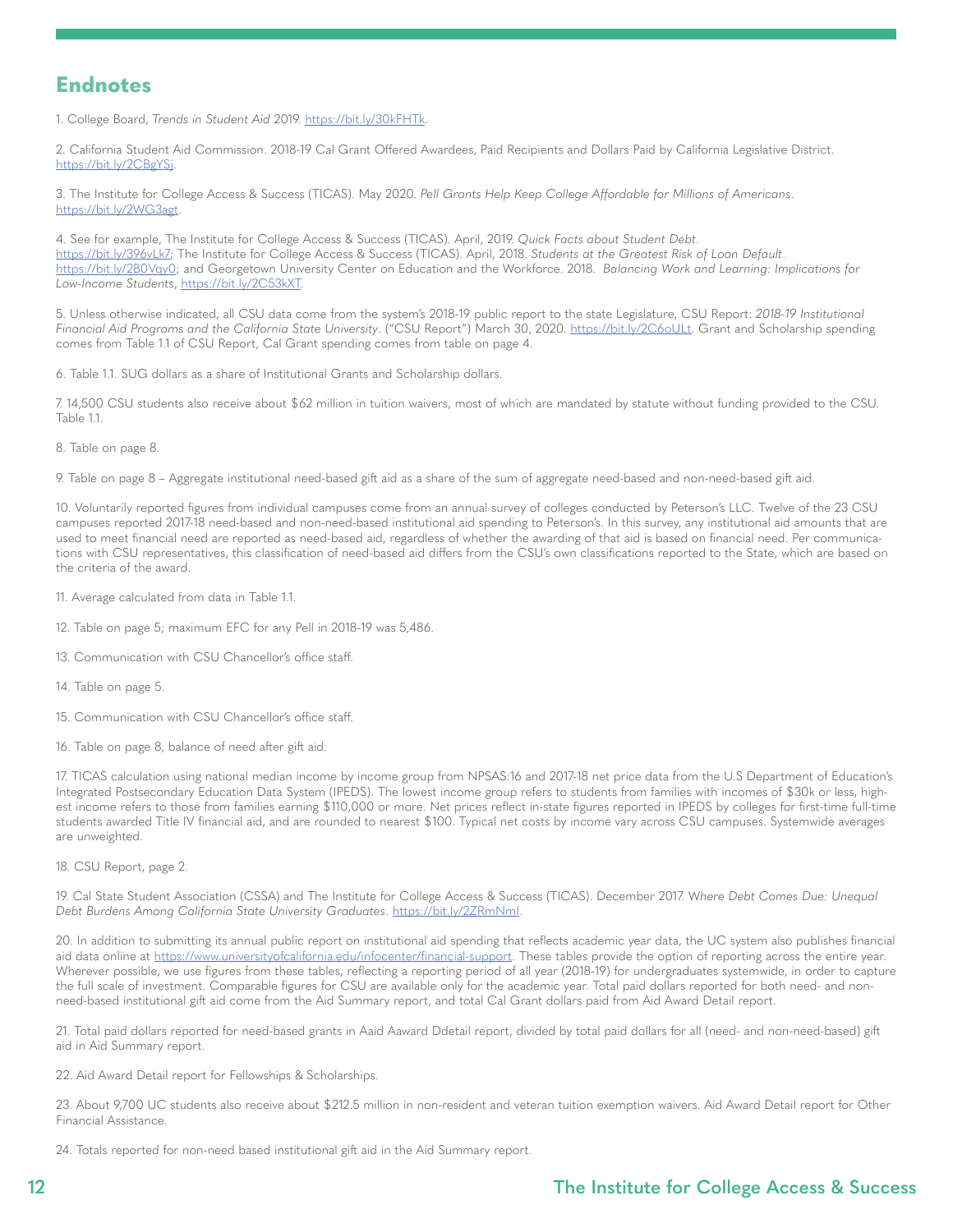<span id="page-12-0"></span>[25.](#page-6-0) Aid Summary report for Gift Aid.

[26.](#page-6-0) Voluntarily reported figures from individual campuses come from an annual survey of colleges conducted by Peterson's LLC. All nine undergraduate-serving UC campuses reported 2017-18 institutional aid spending to Peterson's. In this survey, any institutional aid amounts that are used to meet financial need are reported as need-based aid, regardless of whether the awarding of that aid is based on financial need. This definition of need-based aid differs from that used by the UC system, which defines need-based as aid 'awarded based on financial need [and which] may or may not have merit considerations.' See definitions page on University of California student financial support data tables site, definitions page.

[27.](#page-6-0) Institutional grant funds are also used to support graduate students.

[28.](#page-6-0) Online student financial support data tables, all year, 2018-19, Aid Award Detail report for Grants.

[29.](#page-6-0) University of California, Office of the President. March 31, 2020. Institutional Financial Aid Programs: Report to the Legislature Pursuant to Education Code Section 66021.1; ("UC Report"). <https://bit.ly/3enJ2Wv>, Figure 5.

[30](#page-6-0). UC Report, Figure 8.

[31](#page-6-0). UC Report, Figure 5.

[32.](#page-6-0) University of California Office of the Vice President for Student Affairs. Annual Report on Student Financial Support. March 2020. <https://bit.ly/3h71xjZ>, page 36.

[33.](#page-6-0) UC Report, Figure 2.

[34.](#page-6-0) UC Report, Figure 4.

[35.](#page-6-0) TICAS Calculations on net cost by income data from UC Report, Figure 4. Reported net cost as share of the upper bound income level for each income group; not calculated for group with earnings over \$185k. Note these calculations are not directly comparable to the net price as a share of income figures calculated for CSU.

[36](#page-6-0). University of California Office of the Vice President for Student Affairs. Annual Report on Student Financial Support. March 2020. <https://bit.ly/3h71xjZ>, page 44.

[37.](#page-6-0) University of California Student Association (UCSA) and The Institute for College Access & Success (TICAS). March 2019. *First Comes Diploma, then Comes Debt: Unequal Debt Burdens Among University of California Undergraduates*. [https://bit.ly/38EyvVC.](https://bit.ly/38EyvVC)

[38.](#page-7-0) In recent years, the program has been expanded to allow colleges to cover tuition costs for first-time, full-time students without financial need.

[39.](#page-7-0) California Community Colleges Chancellor's Office Financial Aid Summary Report, retrieved from the Data Mart, [https://bit.ly/3exJxgX.](https://bit.ly/3exJxgX) Figures are 2018-19, annual.

[40](#page-7-0). Includes CCPG Methods A, B, and C.

[41.](#page-7-0) The Institute for College Access & Success (TICAS). January 2019. *What College Costs for Low Income Californians*.<https://bit.ly/2CewrHZ>.

[42](#page-7-0). Voluntarily reported figures from individual campuses come from an annual survey of colleges conducted by Peterson's LLC. In this survey, any institutional aid amounts that are used to meet financial need are reported as need-based aid, regardless of whether the awarding of that aid is based on financial need. Only aid that is awarded solely on the basis of academic achievement, merit or any other non-need-based reason, and which is not used to cover need, is reported as non-need-based aid.

[43](#page-7-0). Two of these colleges report only need-based institutional aid spending, but no total spending or non-need-based spending.

[44](#page-8-0). Seltzer, Rick. January 31, 2019. "*Endowment Returns Slow; Survey Offers Peek at Spending*." Inside Higher Ed. [https://bit.ly/2O8iIVC.](https://bit.ly/2O8iIVC)